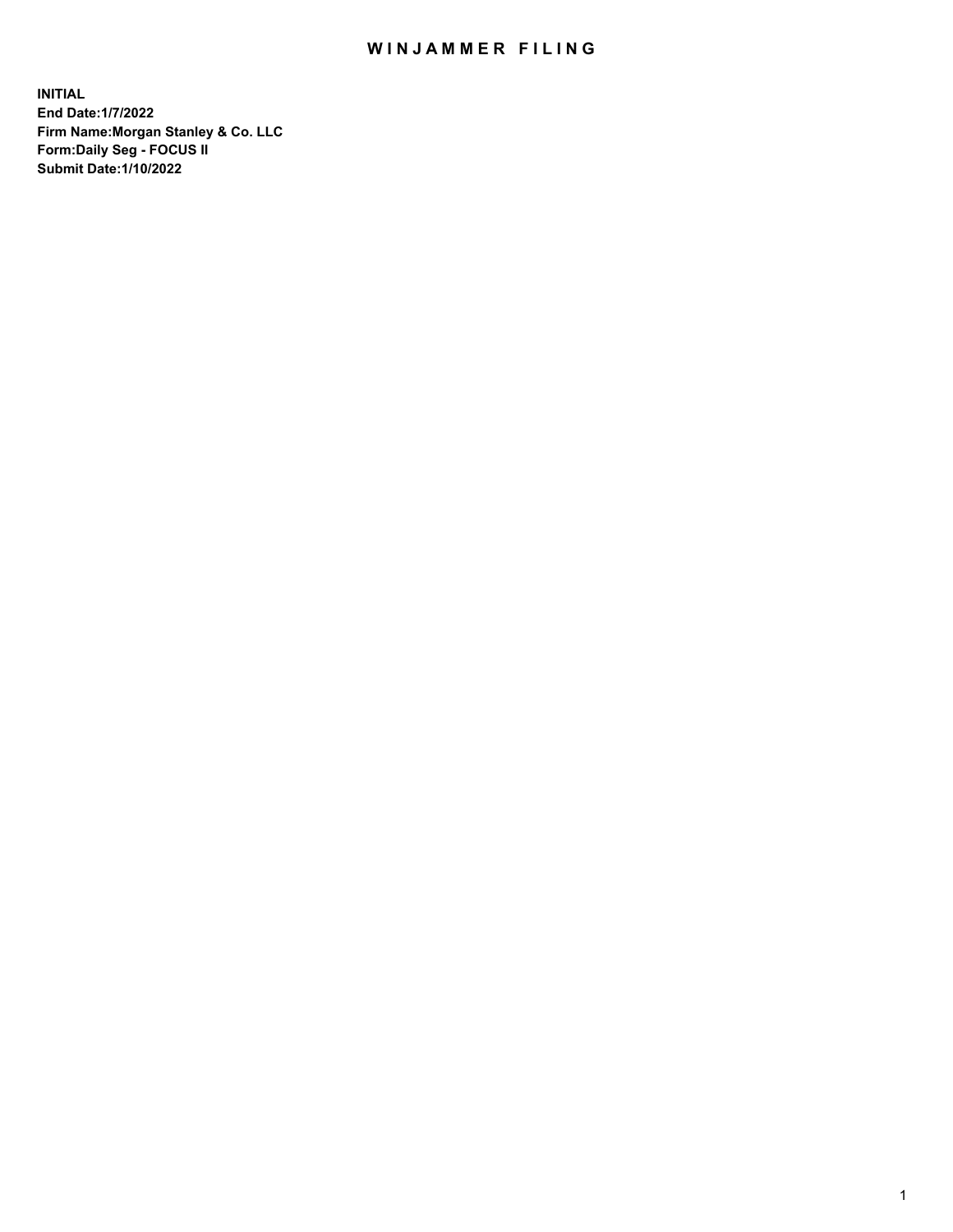**INITIAL End Date:1/7/2022 Firm Name:Morgan Stanley & Co. LLC Form:Daily Seg - FOCUS II Submit Date:1/10/2022 Daily Segregation - Cover Page**

| Name of Company                                                                                                                                                                                                                                                                                                                | <b>Morgan Stanley &amp; Co. LLC</b>                    |
|--------------------------------------------------------------------------------------------------------------------------------------------------------------------------------------------------------------------------------------------------------------------------------------------------------------------------------|--------------------------------------------------------|
| <b>Contact Name</b>                                                                                                                                                                                                                                                                                                            | <b>Ikram Shah</b>                                      |
| <b>Contact Phone Number</b>                                                                                                                                                                                                                                                                                                    | 212-276-0963                                           |
| <b>Contact Email Address</b>                                                                                                                                                                                                                                                                                                   | Ikram.shah@morganstanley.com                           |
| FCM's Customer Segregated Funds Residual Interest Target (choose one):<br>a. Minimum dollar amount: ; or<br>b. Minimum percentage of customer segregated funds required:% ; or<br>c. Dollar amount range between: and; or<br>d. Percentage range of customer segregated funds required between:% and%.                         | 235,000,000<br><u>0</u><br>0 Q<br>0 Q                  |
| FCM's Customer Secured Amount Funds Residual Interest Target (choose one):<br>a. Minimum dollar amount: ; or<br>b. Minimum percentage of customer secured funds required:% ; or<br>c. Dollar amount range between: and; or<br>d. Percentage range of customer secured funds required between: % and %.                         | 140,000,000<br><u>0</u><br><u>00</u><br>0 <sub>0</sub> |
| FCM's Cleared Swaps Customer Collateral Residual Interest Target (choose one):<br>a. Minimum dollar amount: ; or<br>b. Minimum percentage of cleared swaps customer collateral required:% ; or<br>c. Dollar amount range between: and; or<br>d. Percentage range of cleared swaps customer collateral required between:% and%. | 92,000,000<br><u>0</u><br>0 Q<br>00                    |

Attach supporting documents CH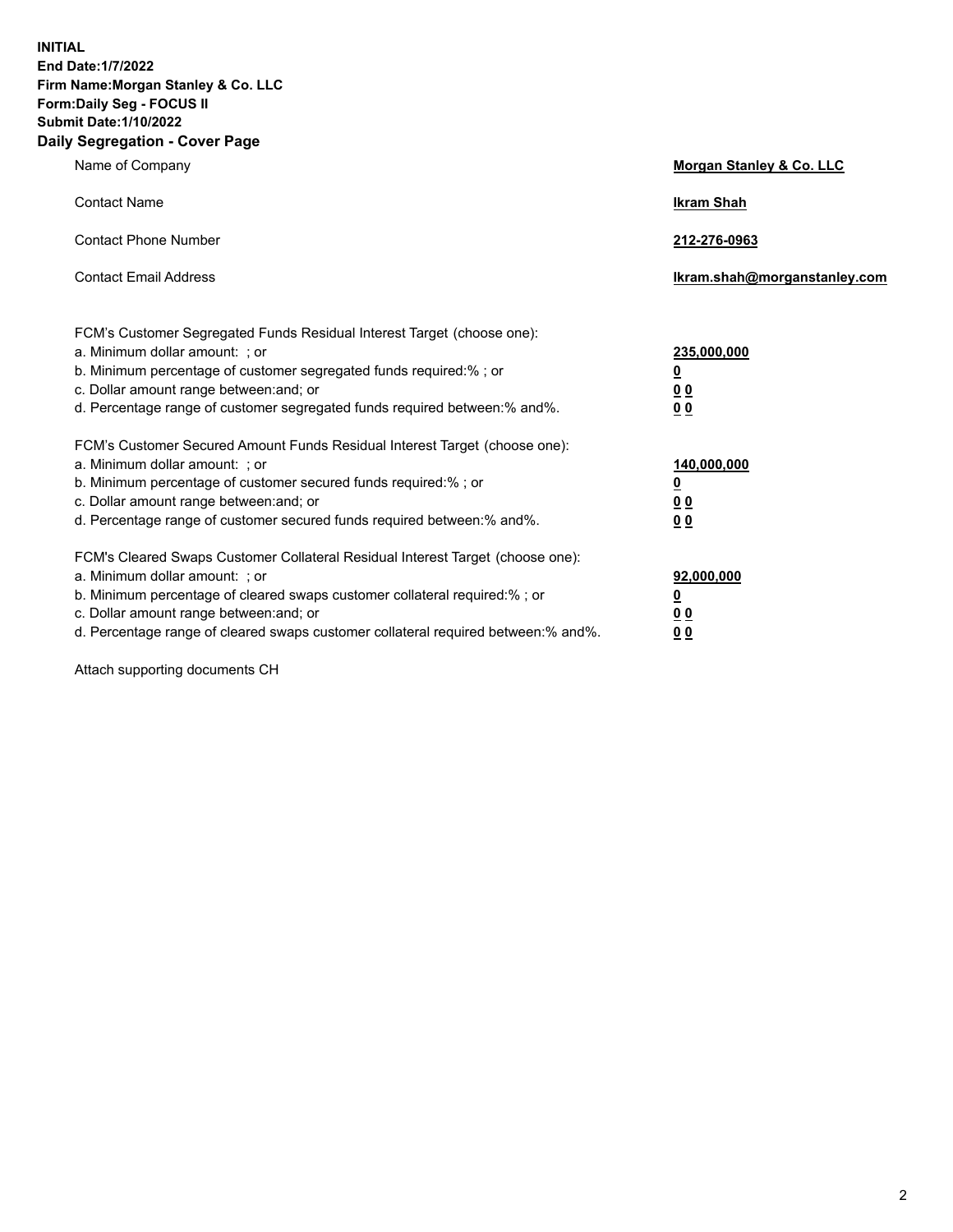## **INITIAL End Date:1/7/2022 Firm Name:Morgan Stanley & Co. LLC Form:Daily Seg - FOCUS II Submit Date:1/10/2022 Daily Segregation - Secured Amounts**

Foreign Futures and Foreign Options Secured Amounts Amount required to be set aside pursuant to law, rule or regulation of a foreign government or a rule of a self-regulatory organization authorized thereunder 1. Net ledger balance - Foreign Futures and Foreign Option Trading - All Customers A. Cash **5,117,165,675** [7315] B. Securities (at market) **1,863,630,493** [7317] 2. Net unrealized profit (loss) in open futures contracts traded on a foreign board of trade **1,144,361,973** [7325] 3. Exchange traded options a. Market value of open option contracts purchased on a foreign board of trade **17,741,041** [7335] b. Market value of open contracts granted (sold) on a foreign board of trade **-12,035,452** [7337] 4. Net equity (deficit) (add lines 1. 2. and 3.) **8,130,863,730** [7345] 5. Account liquidating to a deficit and account with a debit balances - gross amount **21,129,678** [7351] Less: amount offset by customer owned securities **-19,425,816** [7352] **1,703,862**

- 6. Amount required to be set aside as the secured amount Net Liquidating Equity Method (add lines 4 and 5)
- 7. Greater of amount required to be set aside pursuant to foreign jurisdiction (above) or line 6.

## FUNDS DEPOSITED IN SEPARATE REGULATION 30.7 ACCOUNTS

- 1. Cash in banks
	- A. Banks located in the United States **390,480,629** [7500]
	- B. Other banks qualified under Regulation 30.7 **522,959,019** [7520] **913,439,648**
- 2. Securities
	- A. In safekeeping with banks located in the United States **443,507,816** [7540]
	- B. In safekeeping with other banks qualified under Regulation 30.7 **106,565,099** [7560] **550,072,915**
- 3. Equities with registered futures commission merchants
	-
	- B. Securities **0** [7590]
	- C. Unrealized gain (loss) on open futures contracts **1,725,204** [7600]
	- D. Value of long option contracts **0** [7610]
	- E. Value of short option contracts **0** [7615] **7,706,522** [7620]
- 4. Amounts held by clearing organizations of foreign boards of trade
	- A. Cash **0** [7640]
	- B. Securities **0** [7650]
	- C. Amount due to (from) clearing organization daily variation **0** [7660]
	- D. Value of long option contracts **0** [7670]
	- E. Value of short option contracts **0** [7675] **0** [7680]
- 5. Amounts held by members of foreign boards of trade
	-
	-
	- C. Unrealized gain (loss) on open futures contracts **1,142,636,769** [7720]
	- D. Value of long option contracts **17,741,041** [7730]
	- E. Value of short option contracts **-12,035,452** [7735] **6,875,062,509**
- 6. Amounts with other depositories designated by a foreign board of trade **0** [7760]
- 7. Segregated funds on hand **0** [7765]
- 8. Total funds in separate section 30.7 accounts **8,346,281,594** [7770]
- 9. Excess (deficiency) Set Aside for Secured Amount (subtract line 7 Secured Statement Page 1 from Line 8)
- 10. Management Target Amount for Excess funds in separate section 30.7 accounts **140,000,000** [7780]
- 11. Excess (deficiency) funds in separate 30.7 accounts over (under) Management Target **73,714,002** [7785]

**0** [7305]

[7354] **8,132,567,592** [7355]

**8,132,567,592** [7360]

[7530]

[7570]

A. Cash **5,981,318** [7580]

 A. Cash **4,413,162,573** [7700] B. Securities **1,313,557,578** [7710] [7740] **213,714,002** [7380]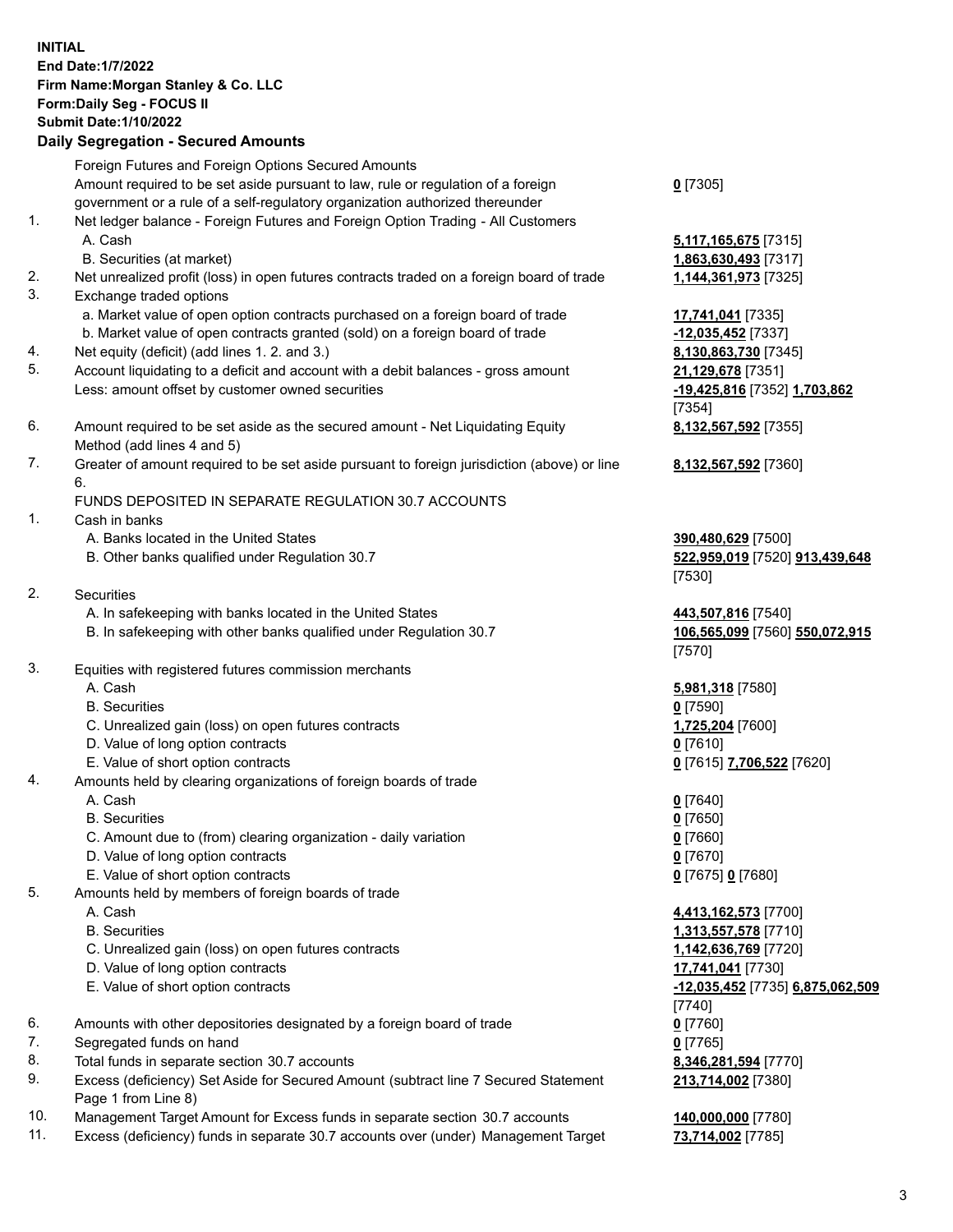**INITIAL End Date:1/7/2022 Firm Name:Morgan Stanley & Co. LLC Form:Daily Seg - FOCUS II Submit Date:1/10/2022 Daily Segregation - Segregation Statement** SEGREGATION REQUIREMENTS(Section 4d(2) of the CEAct) 1. Net ledger balance A. Cash **16,919,118,363** [7010] B. Securities (at market) **7,041,455,529** [7020] 2. Net unrealized profit (loss) in open futures contracts traded on a contract market **-199,170,713** [7030] 3. Exchange traded options A. Add market value of open option contracts purchased on a contract market **1,082,797,089** [7032] B. Deduct market value of open option contracts granted (sold) on a contract market **-551,091,586** [7033] 4. Net equity (deficit) (add lines 1, 2 and 3) **24,293,108,682** [7040] 5. Accounts liquidating to a deficit and accounts with debit balances - gross amount **318,157,051** [7045] Less: amount offset by customer securities **-315,876,848** [7047] **2,280,203** [7050] 6. Amount required to be segregated (add lines 4 and 5) **24,295,388,885** [7060] FUNDS IN SEGREGATED ACCOUNTS 7. Deposited in segregated funds bank accounts A. Cash **2,142,428,712** [7070] B. Securities representing investments of customers' funds (at market) **0** [7080] C. Securities held for particular customers or option customers in lieu of cash (at market) **3,244,879,863** [7090] 8. Margins on deposit with derivatives clearing organizations of contract markets A. Cash **14,913,736,036** [7100] B. Securities representing investments of customers' funds (at market) **0** [7110] C. Securities held for particular customers or option customers in lieu of cash (at market) **3,645,952,774** [7120] 9. Net settlement from (to) derivatives clearing organizations of contract markets **43,623,128** [7130] 10. Exchange traded options A. Value of open long option contracts **1,082,797,089** [7132] B. Value of open short option contracts **-551,091,586** [7133] 11. Net equities with other FCMs A. Net liquidating equity **8,854,873** [7140] B. Securities representing investments of customers' funds (at market) **0** [7160] C. Securities held for particular customers or option customers in lieu of cash (at market) **0** [7170] 12. Segregated funds on hand **150,622,892** [7150] 13. Total amount in segregation (add lines 7 through 12) **24,681,803,781** [7180] 14. Excess (deficiency) funds in segregation (subtract line 6 from line 13) **386,414,896** [7190] 15. Management Target Amount for Excess funds in segregation **235,000,000** [7194]

16. Excess (deficiency) funds in segregation over (under) Management Target Amount Excess

**151,414,896** [7198]